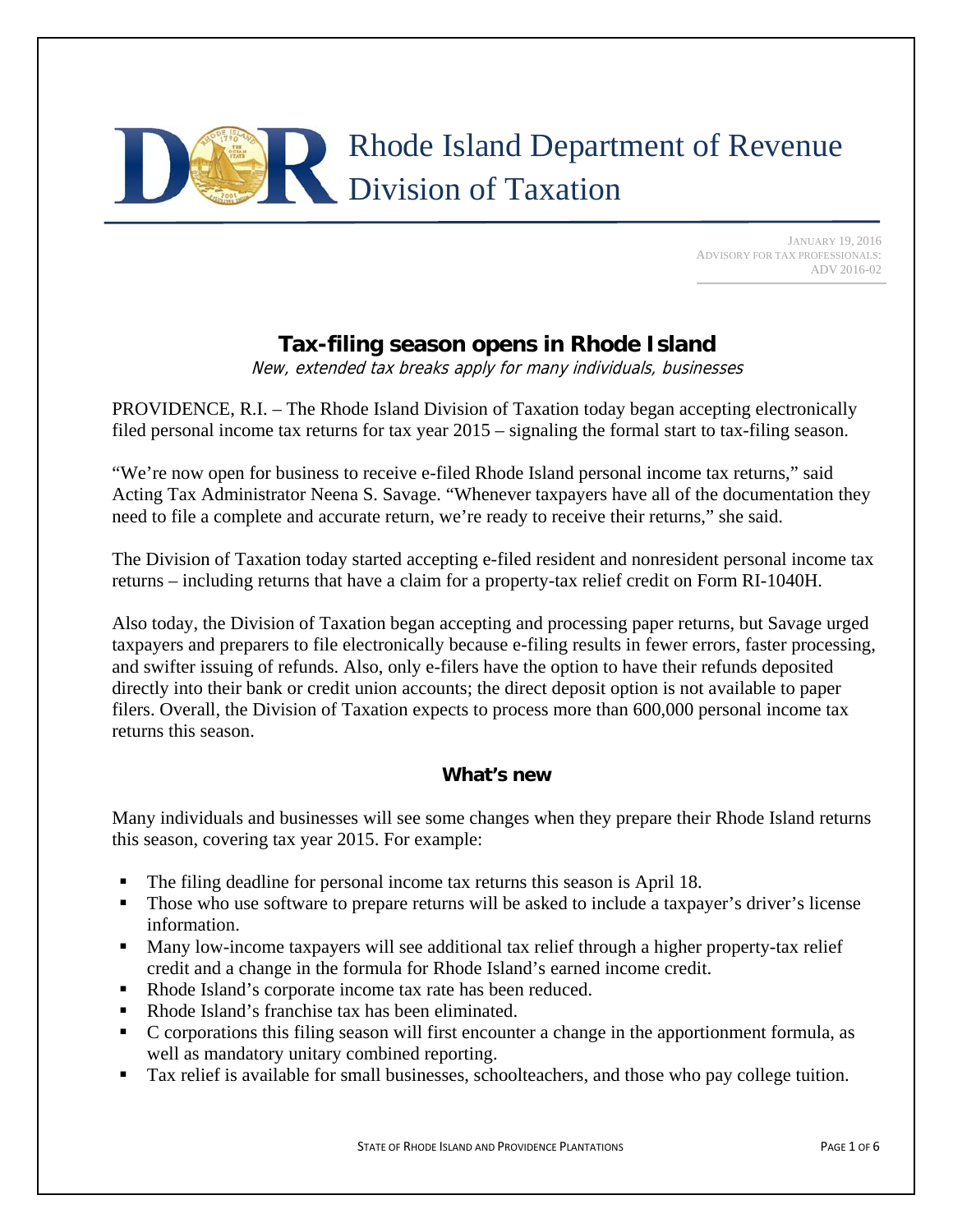## **Filing deadline**

Normally, the filing deadline is April 15. But that falls on a Friday this year, which is Emancipation Day in Washington, D.C. As a consequence, the federal filing deadline has been moved to the following business day – which is Monday, April 18, 2016. Because Rhode Island follows federal rules in this regard, the deadline for filing and payments for tax year 2015 will also be April 18, 2016. "As a result, those who wait until the last minute to file will have a bit of a reprieve," Savage said.

### **Driver's license**

Those who prepare Rhode Island personal income tax returns on computer this filing season will be asked to enter their driver's license number as part of the tax preparation process.

"This is another way to verify your identity and the validity of your return before the processing of the return is completed," Savage said. "It is part of a coordinated and collaborative effort among the states, the Internal Revenue Service, tax software providers, and others to help combat tax refund fraud. It is part of a new set of security safeguards that are in place for this filing season that will also help protect taxpayers from identity theft," she said.

"This will be another layer of protection because identity thieves may already have your name and Social Security number, but perhaps not your driver's license number. The states requesting this information have the ability to match driver's license information and other identifying records to help confirm your identity," Savage said.

Tax software will prompt you for your driver's license number. The information will be transmitted only in electronically filed returns; it will not appear on paper returns. It will also be safeguarded, along with the rest of your tax return information.

The return will not be rejected if a taxpayer does not have a driver's license number, or does have one but does not provide it, she said. "However, providing the information can only help process the return more quickly, and can help us combat tax refund fraud and identity theft, so we ask all taxpayers and preparers for their patience and assistance in this effort, which helps all of us," Savage said.

### **Help for low-income taxpayers**

The Rhode Island property-tax relief credit, which is claimed by eligible taxpayers on Form RI-1040H, has risen to \$320 this filing season, an increase of \$15, or nearly 5 percent.

There is also a change in the Rhode Island earned income credit – a tax break intended to help the working poor. The calculation of the credit is more straightforward this filing season, and the credit is fully refundable. The impact, in dollars and cents, will depend on the claimant's circumstances. However, many claimants will see an increase in the amount of their credit.

"These two changes – involving the property-tax relief credit and the earned income credit – will provide some welcome relief for our state's low-income taxpayers and help them get a leg up," Savage said.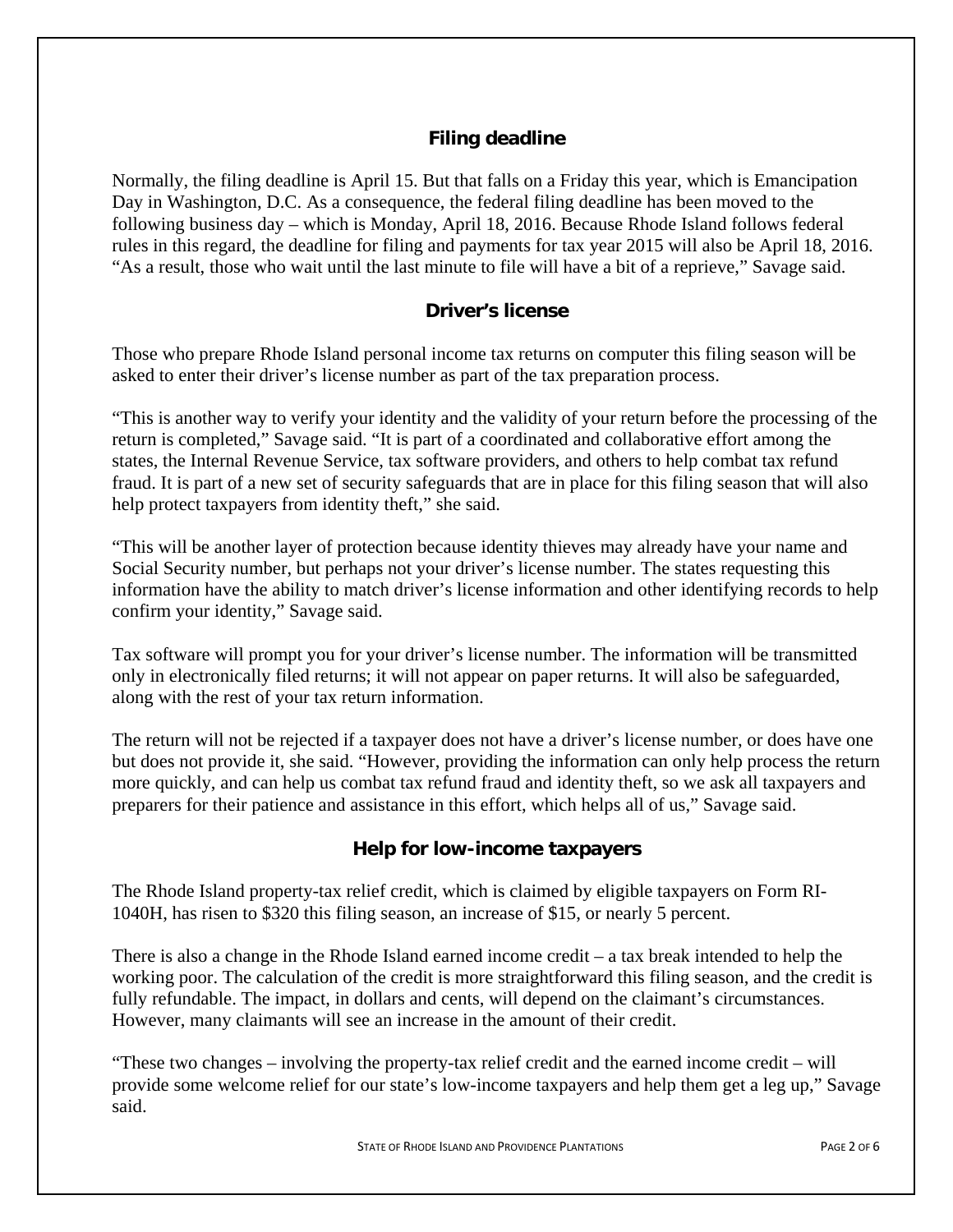### **Tax relief for businesses**

Sweeping changes to the Rhode Island corporate tax structure were enacted in 2014, and took effect for tax years beginning on or after January 1, 2015. As a consequence, taxpayers and preparers will first encounter these changes this filing season, as they prepare their tax returns covering tax year 2015.

"Businesses will see some helpful tax relief, while some businesses will also first encounter some changes in the way that their tax information is computed," Savage said. Among the changes is a 22.22 percent reduction in Rhode Island's corporate income tax rate, to 7 percent. The drop of two percentage points gave Rhode Island the distinction of having the lowest marginal corporate income tax rate in New England for 2015.

Businesses and their tax advisers will also find that the Rhode Island franchise tax has been eliminated. Rhode Island eliminated its franchise tax (sometimes called the capital stock tax or balance sheet tax) for tax years beginning on or after January 1, 2015.

### **Changes for C corporations**

Also new for this filing season, as a result of changes that took effect for tax years beginning on or after January 1, 2015, businesses treated as C corporations for federal income tax purposes will:

 Use a single factor – sales (also known as total receipts or gross receipts) – for apportionment purposes. Taxpayers other than C corporations will continue to use three-factor apportionment (including sales, property, and payroll).

 See a change in the sourcing method for gross receipts from transactions other than sales of tangible personal property. Such entities will use market-based sourcing. Entities other than C corporations will continue to use the cost-of-performance method.

 Must report on its Rhode Island return not only its own income, but also the combined income of the other corporations, or affiliates, that are part of a combined group under common ownership and part of a single business enterprise – a "unitary" business.

 Have an extra month when filing on extension. The extended due date will be seven months after the original due date, instead of six months. Thus, for a calendar-year C corporation filing a Form RI-1120C on extension – whether as stand-alone entity, or as part of a combined group – the deadline will be October 17, 2016. (The original due date is still March 15.)

### **Section 179; college tuition; schoolteachers**

Eligible Rhode Island businesses and individuals will receive a double-tax benefit for certain expenses as a result of legislation approved by Congress and signed into law by President Barack H. Obama in December 2015.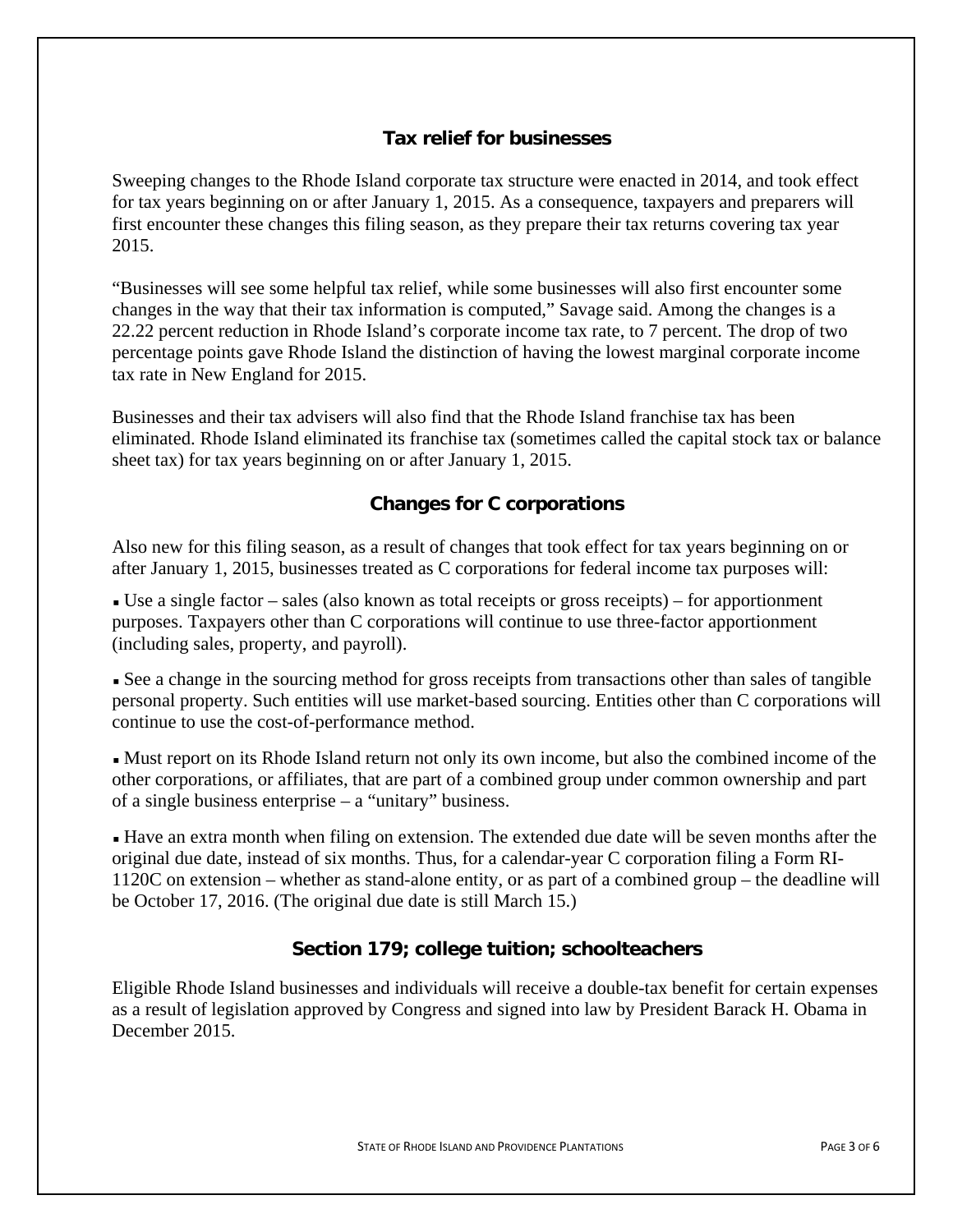#### SECTION 179

The new law permanently increased the amount that small businesses can deduct all at once in any given year for acquiring certain types of property. Because Rhode Island tax law is linked to federal tax law in this regard, the higher deduction limits will apply not only for federal tax purposes, but also for Rhode Island tax purposes. Thus, if a business claims the deduction at the federal level, the business will automatically qualify for the same deduction for Rhode Island tax purposes.

The deduction involves Section 179 of the Internal Revenue Code and is known as the "Section 179 deduction." In general, it applies to "qualifying property" – which means depreciable tangible personal property that is purchased for use in the active conduct of a trade or business. "Qualifying property" also includes off-the-shelf computer software and qualified real property.

The new federal law raises, to \$500,000 from \$25,000, the annual Section 179 expensing limit permanently -- for tax years beginning after December 31, 2014. The \$500,000 limit applies for both federal and Rhode Island tax purposes. The phase-out limit, which was \$200,000, is now \$2 million for tax years beginning after December 31, 2014, for federal and Rhode Island tax purposes.

### TUITION AND FEES

The federal deduction for qualified tuition and related expenses for higher education, under Internal Revenue Code section 222, is extended through 2016. (It had expired for taxable years beginning after December 31, 2014.)

If someone qualifies for the deduction at the federal level, it will reduce that person's federal adjusted gross income – and will automatically reduce the amount of income taxed by Rhode Island, thus saving that person federal and Rhode Island taxes. The maximum federal deduction is \$4,000. Income limits apply.

#### EDUCATOR EXPENSE DEDUCTION

A federal deduction of up to \$250 for certain expenses of elementary and secondary schoolteachers, under Internal Revenue Code section 62, was available for taxable years beginning prior to January 1, 2015. Under the new law, the provision is permanently extended. In general, the deduction is for books, supplies, computer equipment (including related software and services) and other equipment, and supplementary materials used by the eligible educator in the classroom. If someone qualifies for the deduction at the federal level, it will reduce that person's federal adjusted gross income – and will automatically reduce the amount of that person's income taxed by Rhode Island, thus saving that person in federal and Rhode Island taxes.

### **Filing business returns**

The Division of Taxation will soon begin accepting and processing e-filed and paper business returns. "We have an annual process of testing business returns for e-file purposes. Once we have completed this year's process of testing, we will begin accepting e-filed business returns and will let software providers and tax preparers know. Preparers should also check the updates from their software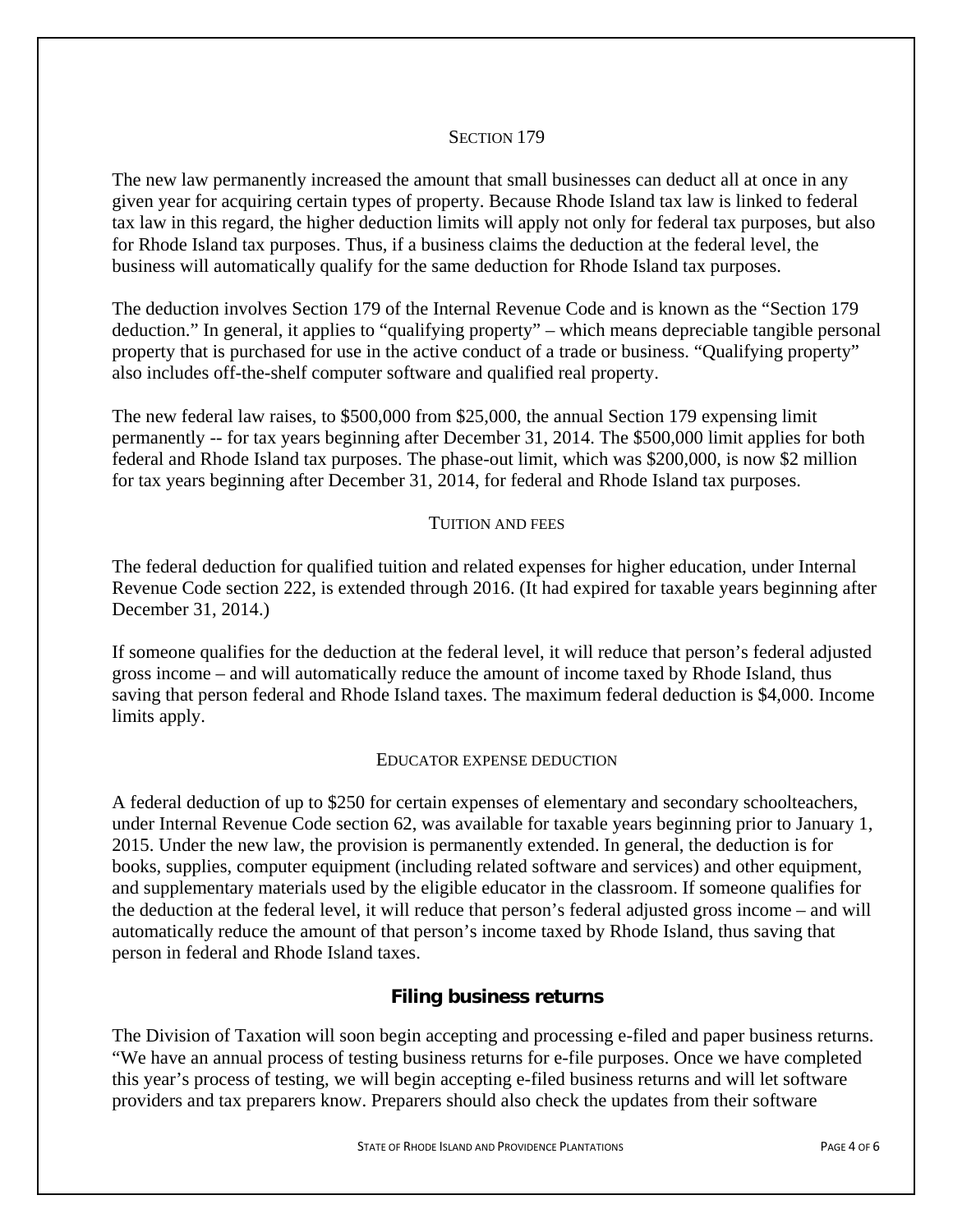providers to see if the particular tax-preparation program they use has been tested and accepted for Rhode Island e-file purposes," Savage said.

Paper returns can be filed, but Savage urged preparers and taxpayers to take advantage of the many benefits of filing electronically. She also issued a reminder about Rhode Island's corporate e-file mandate, which applies to paid preparers (though not to corporations themselves).

| Rhode Island Division of Taxation electronic filing program - overview                                                                    |                                                                                                                                                                                                                                                                                                                                                                                                       |  |
|-------------------------------------------------------------------------------------------------------------------------------------------|-------------------------------------------------------------------------------------------------------------------------------------------------------------------------------------------------------------------------------------------------------------------------------------------------------------------------------------------------------------------------------------------------------|--|
| The Rhode Island Division of Taxation this season will be set up to receive the following returns<br>under its electronic filing program: |                                                                                                                                                                                                                                                                                                                                                                                                       |  |
| Form RI-1040                                                                                                                              | Resident personal income tax return                                                                                                                                                                                                                                                                                                                                                                   |  |
| Form RI-1040NR                                                                                                                            | Nonresident personal income tax return                                                                                                                                                                                                                                                                                                                                                                |  |
| Form RI-1120C                                                                                                                             | Business corporation tax return $-$ C corporations                                                                                                                                                                                                                                                                                                                                                    |  |
| Form RI-1120S                                                                                                                             | Business corporation tax return $-$ S corporations                                                                                                                                                                                                                                                                                                                                                    |  |
| Form RI-1065                                                                                                                              | Return for partnerships, LLPs, LPs, LLCs                                                                                                                                                                                                                                                                                                                                                              |  |
|                                                                                                                                           | Preparers should check with their tax-preparation software provider to see if their programs have been tested and accepted for Rhode Island's<br>e-file program. Form RI-1065 is also for general partnerships and single-member limited liability companies. Form RI-1041 - the income tax<br>return filed by fiduciaries for certain trusts and estates - must be filed on paper for tax year 2015. |  |

### **For more information**

A number of tax forms, instructions, and related schedules and other materials are now available online at the Division of Taxation website: http://www.tax.ri.gov/

To order forms, call (401) 574-8970 (but bear in mind that forms and instructions are on the agency's website at http://www.tax.ri.gov/). Or email: tax.forms@tax.ri.gov

The Division of Taxation office – where taxpayers may pick up forms and instructions, or make payments or ask questions – is at One Capitol Hill, Providence, R.I. The office is typically open to the public from 8:30 a.m. to 3:30 p.m. business days.

Taxpayers with questions may call the Division of Taxation at (401) 574-8829 (choose option 3) from 8:30 a.m. to 3:30 p.m. business days, but keep in mind that call volume is high during filing season and callers may encounter delays. "Your best bet is to use our website to view and download forms, instructions, schedules, and other helpful information," Savage said. For a complete listing of contact information for the Division of Taxation, use the "Contact Us" section of the website: http://www.tax.ri.gov/contact/

### **Newsletter for filing season**

The Division of Taxation has posted a special edition of its quarterly newsletter, *Rhode Island Tax News*, which provides more information about the filing season. The 13-page edition is available online: http://go.usa.gov/cQpMj.

The newsletter also includes information about filing the annual sales tax reconciliation, which is due on or before February 1, 2016. Legislation enacted in 2015 extended the state's sales tax and hotel tax to short-term residential rentals, including vacation homes and beach cottages. Property owners who